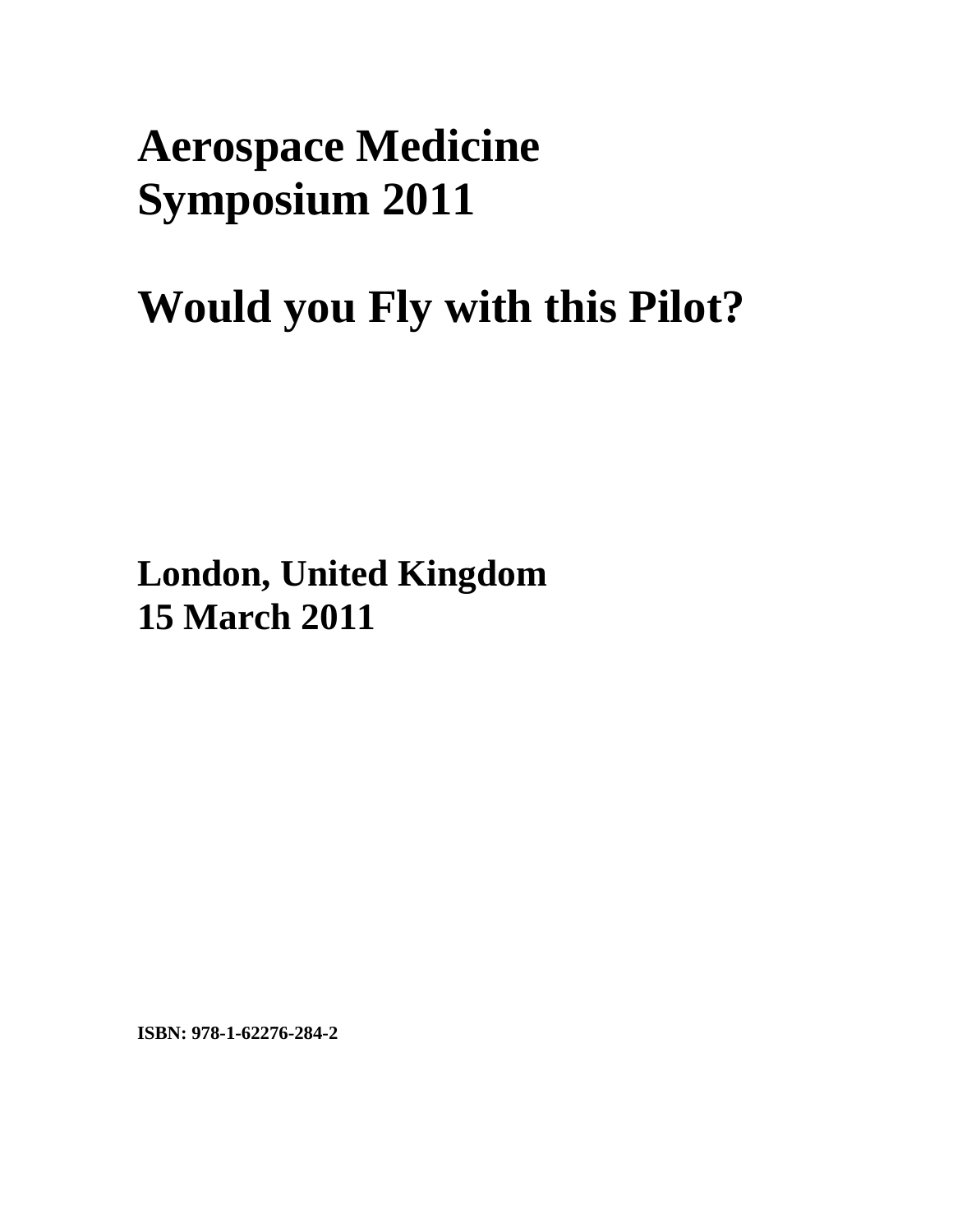**Printed from e-media with permission by:** 

Curran Associates, Inc. 57 Morehouse Lane Red Hook, NY 12571



**Some format issues inherent in the e-media version may also appear in this print version.** 

Copyright© (2011) by the Royal Aeronautical Society All rights reserved.

Printed by Curran Associates, Inc. (2012)

For permission requests, please contact the Royal Aeronautical Society at the address below.

Royal Aeronautical Society No. 4 Hamilton Place London W1J 7BQ United Kingdom

Phone: +44 (0) 20 7670 4300 Fax: +44 (0) 20 7670 4309

www.raes.org.uk

## **Additional copies of this publication are available from:**

Curran Associates, Inc. 57 Morehouse Lane Red Hook, NY 12571 USA Phone: 845-758-0400 Fax: 845-758-2634 Email: curran@proceedings.com Web: www.proceedings.com